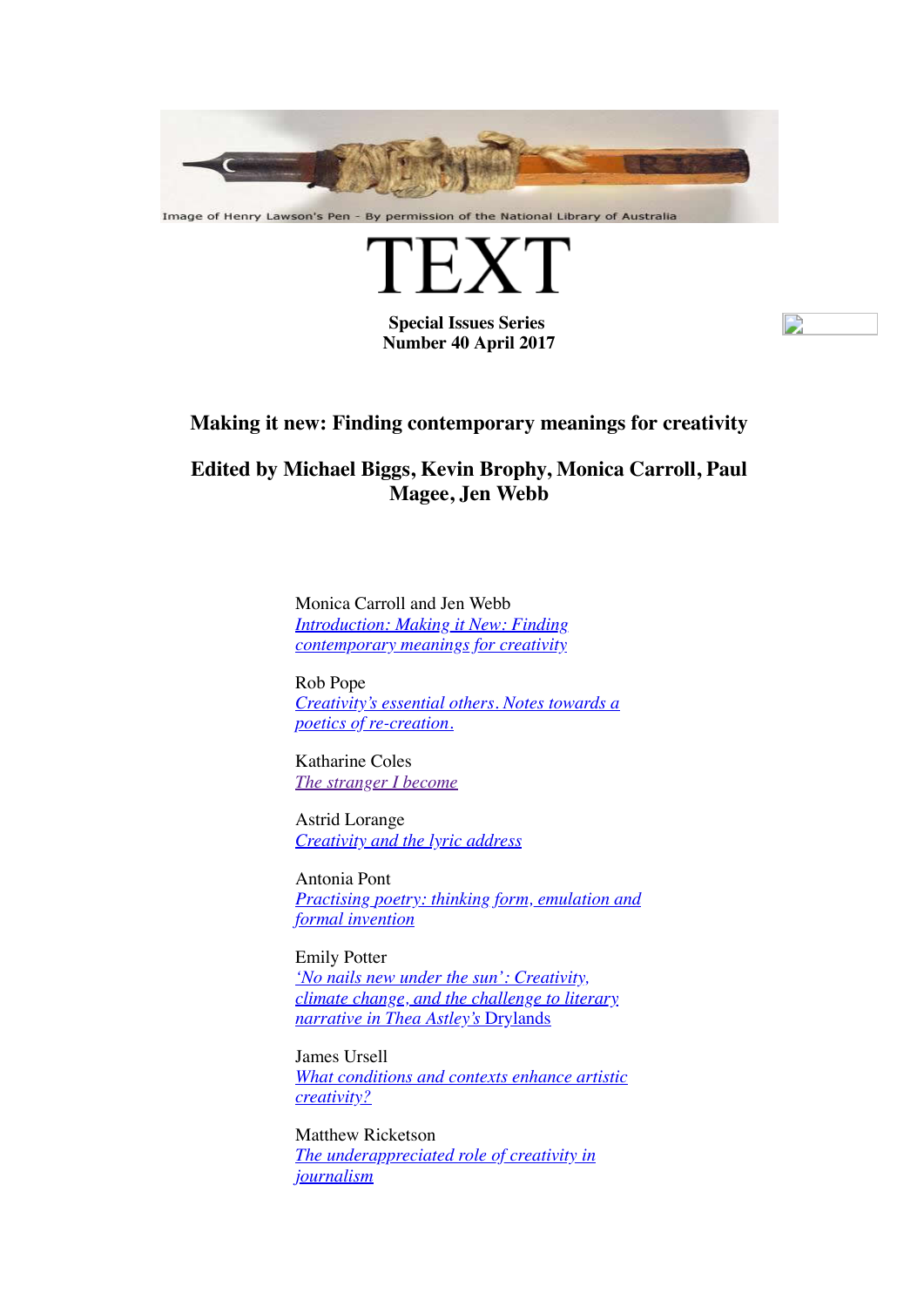## David J Waters

*On cultivating an attitude of precision with language: An uncommon prescription for conditioning creative excellence in scientific discovery and education*

Sarah Rice

*Creative In-formation—a Per-formance or possibly a list poem—does it matter? Back to the drawing board...*

Kevin Brophy *'We're all going to die': Perceptions and experiences of time among creative practitioners*

Jen Webb and Monica Carroll *A seethe of poets: creativity and community*

Dominique Hecq and Christine Hill *Creative exchanges: play as the infancy of imagination*

Cathy Hope, Paul Hetherington and Bethaney Turner *Playful seriousness and serious play: poetry as creative practice in the international prose poetry project*

Michael Biggs *What counts as new?*

## **Poems and Prose**

Kevin Brophy *On reading that James Tate has died My Father's Birthday*

Sandra Burr *A Marriage Collecting Hay on Anzac Day Spring*

Monica Carroll *Report on the markings of a body After Schrödinger Spine*

Paul Hetherington *Their gestures Again Typewriter*

Ron Pretty *Vibrato*